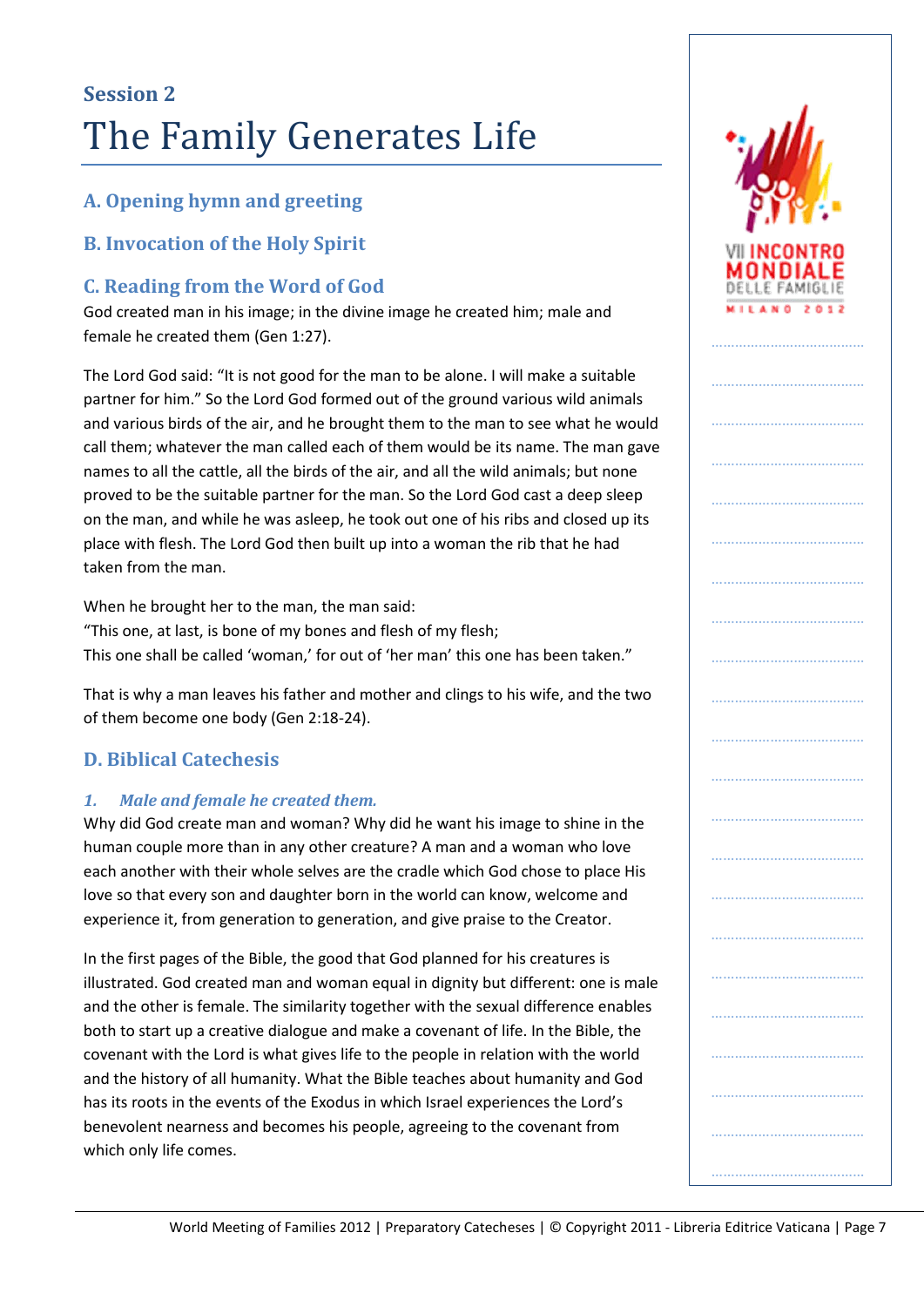The history of the Lord's covenant with his people sheds light on the account of the creation of man and woman. They were created for a covenant that does not concern only them but also involves the Creator: "In the divine image he created him; male and female he created them".

The family originates from the couple contemplated in its sexual difference in the image of the God of the covenant. Body image has great importance in it and says something about God himself. The covenant which a man and a woman, in their difference and complementarity, are called to live is in the image and likeness of the God allied with his people. The female body is predisposed to desire and welcome the male body and vice versa, but this is true even before for the "mind" and "heart".

The encounter with a person of the opposite sex always arouses curiosity, appreciation, the desire to be noticed, to give one's best, to show one's value, to take care and protect. It is always a dynamic encounter, filled with positive energy because in the relationship with the other we discover and develop ourselves. The male and female identity stands out in particular when the wonder grows between them regarding their encounter and their desire to form a bond.

In the account of Genesis 2, Adam discovers that he is a male precisely when he recognizes the female: the encounter with the woman lets him perceive and name his male being. The man and the woman's reciprocal recognition overcomes the evil of loneliness and reveals the goodness of the conjugal covenant. Contrary to what the gender ideology maintains, the difference of the two sexes is very important. It is the presupposition for each one to develop his or her humanity in relation and interaction with the other. While the two spouses give themselves totally to each another, together they also give themselves to the children that could be born. These dynamics of the gift are impoverished whenever sexuality is used selfishly and excludes all openness to life.

### *2. It is not good for man to be alone.*

To fill Adam's loneliness, God creates "a suitable helper for him". In the Bible, the term "helper" has mostly God as its subject, so much so that it becomes a divine title ("The Lord is with me as my helper" Psalm 117:7).

Moreover, by "helper" is not meant a generic intervention but the aid brought in the face of a moral danger. By creating the woman as a suitable helper for man, God removes him from the negative loneliness that mortifies and inserts him into the covenant that gives life: the conjugal covenant in which a man and a woman give each other life; the parental covenant in which the father and the mother transmit life to their children.

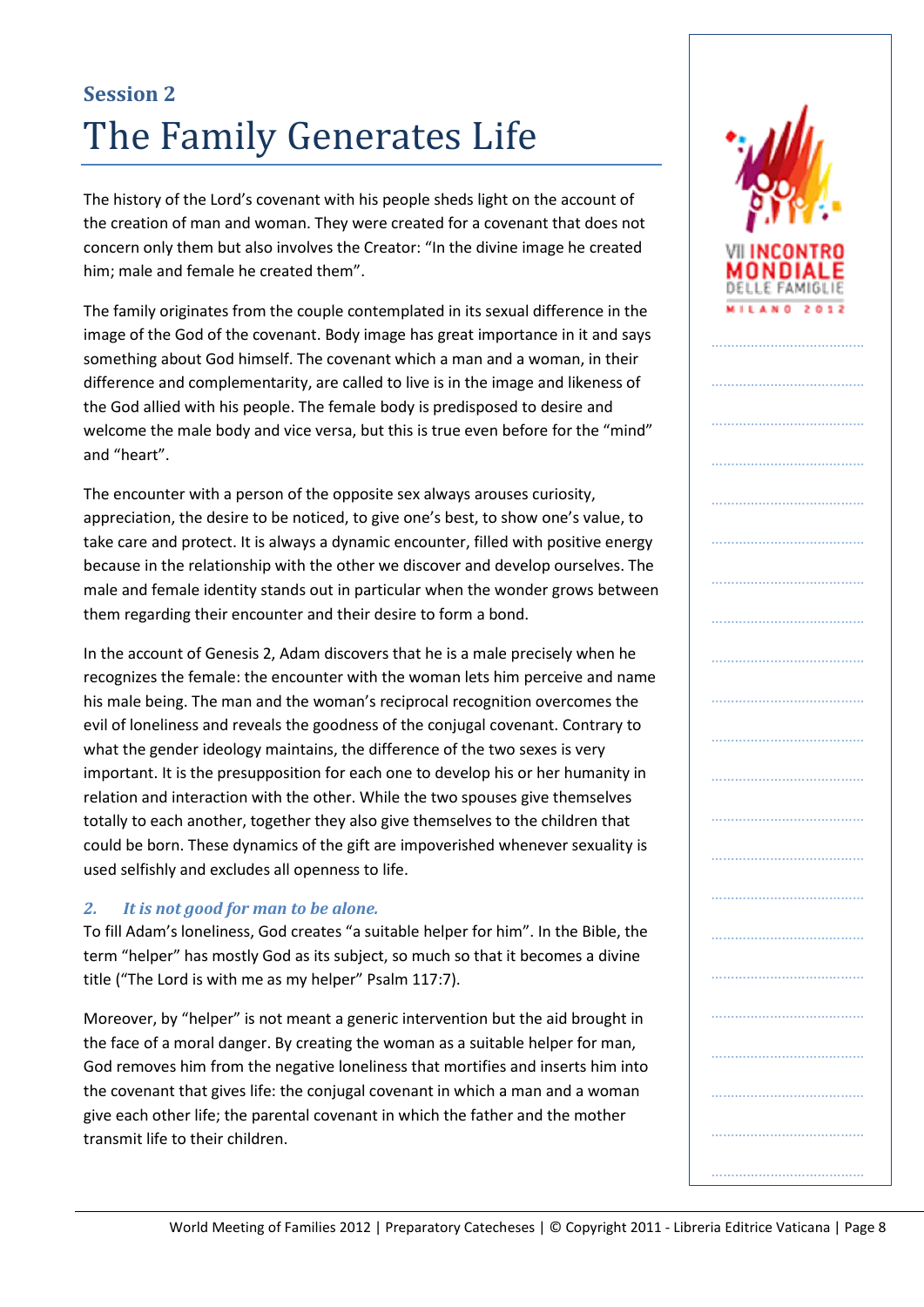The man and the woman are a "helper" for each another who "stands in front", supports, shares and communicates, excluding any form of inferiority or superiority. The equal dignity of a man and a woman does not admit any hierarchy and, at the same time, it does not exclude the difference. The difference allows the man and the woman to make a covenant and the covenant makes them solid. The Book of Sirach teaches us this: "A wife is her husband's richest treasure, a helpmate, a steadying column. A vineyard with no hedge will be overrun; a man with no wife becomes a homeless wanderer" (Sirach 36:24-25).

A man and a woman who love one another in the desire and tenderness of their bodies as well as the depth of their dialogue become allies who recognize themselves in one another. They keep the word they have given and are faithful to the covenant; they support each another to achieve the similarity with God to which they are called, as male and female, from the foundation of the world. Along life's way they deepen the language of the body and the word because both are needed like air and water.

The man and woman should avoid the dangers of silence, distance and misunderstanding. Many times, when the rhythm of work becomes extenuating, it takes away time and energy from care of the relationship between the spouses, and so a time for celebration of the covenant and life is needed.

The creation of woman takes place while man is in a deep sleep. The sleep that God brings down over him expresses his abandon to a mystery that is impossible for him to understand. The origin of woman remains enveloped in the mystery of God, just as the origin of their love and the reason for their encounter and the mutual attraction that led to their communion of life are mysterious for every couple.

However, one thing seems certain: in the couple's relationship God inscribed the "logic" of his love whereby the good in one's life consists in self-giving to the other. The couple's love, which is made up by attraction, company, dialogue, friendship and care, plunges its roots into God's love who planned man and woman from the beginning as creatures who would love one another with his own love, even though the danger of sin can make their relationship difficult and ambiguous. Unfortunately, sin replaces the logic of love and self-giving with the logic of power, dominion and selfish affirmation.

### *The two will be one flesh.*

Having been created from man's rib, the woman is "flesh of his flesh and bone of his bones". For this reason, woman shares in the weakness – the flesh – of man, but also in his supporting structure – bones.

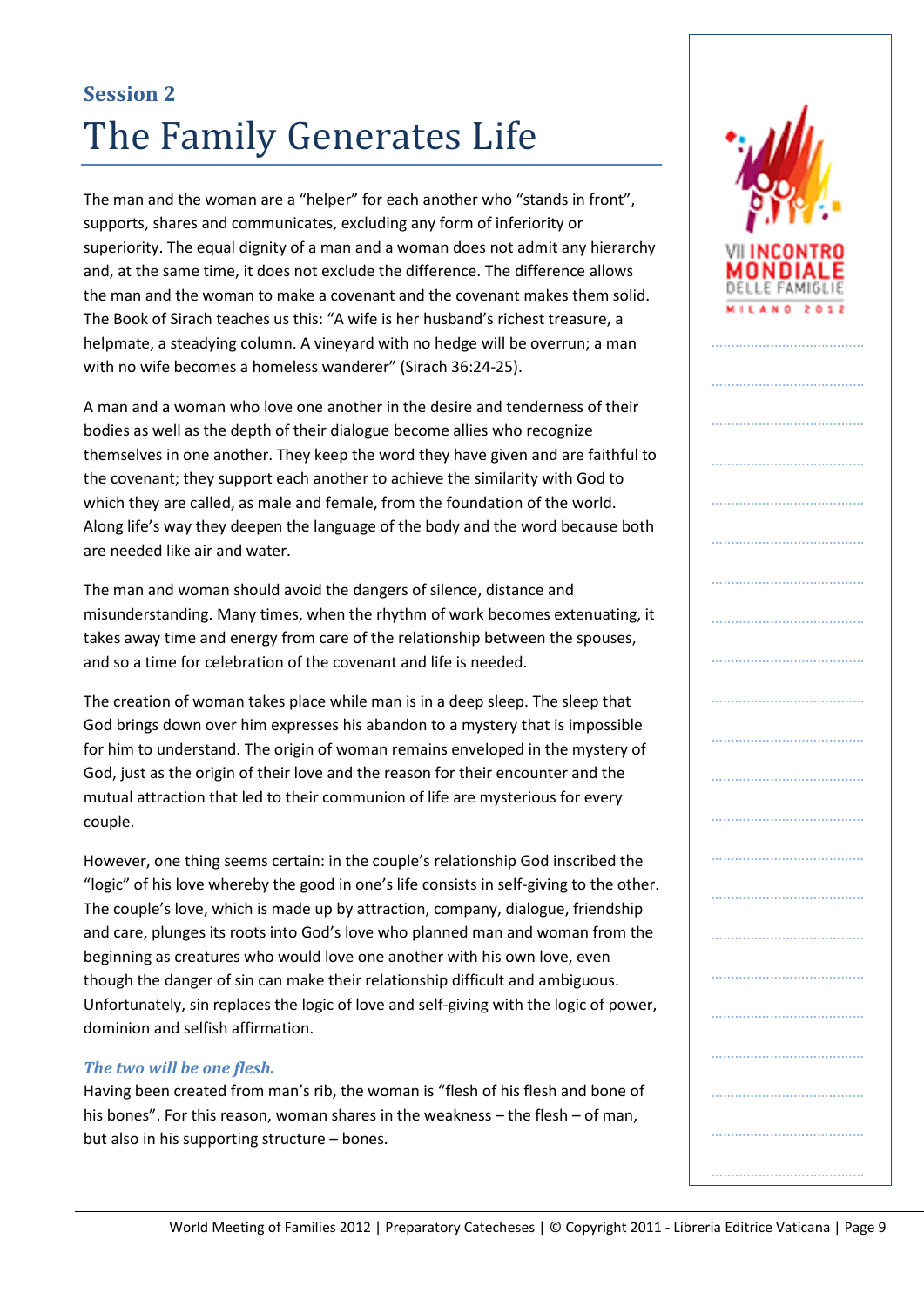A comment in the Talmud notes this: "God did not create woman from man's head, that he should command her, nor from his feet, that she should be his slave, but rather from his side, that she should be near his heart". These words are echoed by those of the "beloved" in the Song of Songs: "Set me as a seal on your heart..." (8:6). The profound and intense union is expressed to which the couple's love aspires and is destined. "This one, at last, is bone of my bones and flesh of my flesh": the man says these first words before the woman.

Until that moment he worked naming the animals, but he was still alone and incapable of words of communion. Instead, when he saw the woman before him, man spoke words of wonder and recognized God's greatness in her and the beauty of feelings. To the communion filled with wonder, gratitude and solidarity of a man and a woman God entrusts his creation. By allying themselves in love, they will become in time "one flesh".

The expression "one flesh" surely alludes to a child, but even before that it refers to the interpersonal communion which completely involves the man and the woman to the point that they constitute a new reality. United in this way, a man and a woman can and must prepare themselves for the transmission of life, for welcoming it by generating children, but also by opening themselves to forms of foster parenting and adoption. In fact, conjugal intimacy is the original place predisposed and willed by God where human life is not only generated and born, but also welcomed, and where it learns a whole array of affections and personal ties.

In the couple there is wonder, welcome, dedication, relief from unhappiness and loneliness, covenant and gratitude for God's wonderful works. In this way it becomes a good terrain where human life is sowed, germinates and is born. A place of life, a place of God: by welcoming one and the Other, the human couple fulfills its destiny at the service of creation, and by becoming more and more similar to its Creator, it follows the path to holiness.

## **E. Listening to the Magisterium**

In family life, the interpersonal relationships are founded on and nourished by the mystery of love. Christian marriage, the bond through which a man and a woman promise to love each another in the Lord forever with their whole selves, is the source that nourishes and enlivens the relations among all the family members. Not by chance, in the following passages from Familiaris Consortio and Evangelium Vitae, to illustrate the secret of domestic life, the terms "communion" and "gift" are used several times.

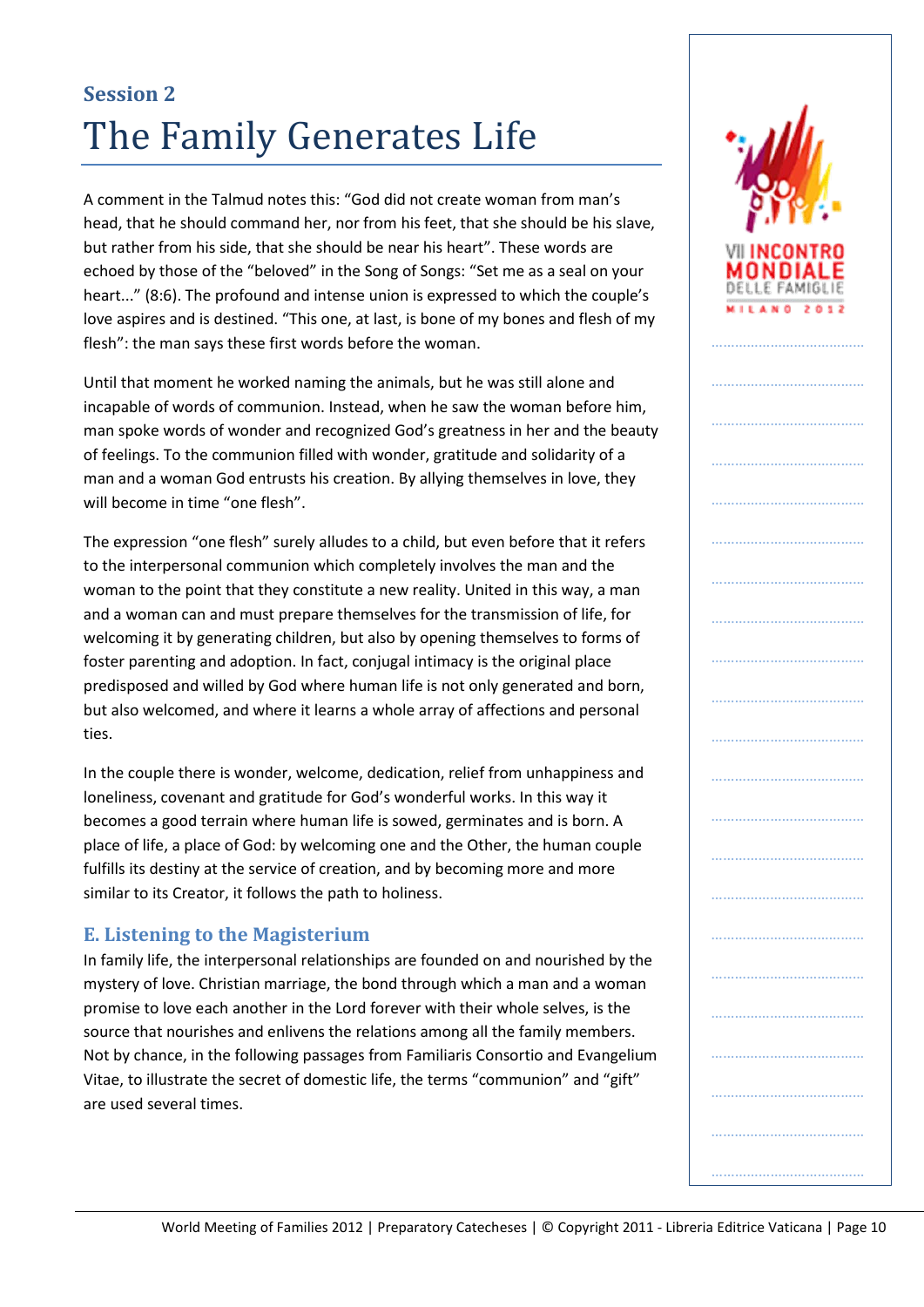### *Love, the source and soul of family life*

Conjugal communion constitutes the foundation on which is built the broader communion of the family, of parents and children, of brothers and sisters with each other, of relatives and other members of the household.

This communion is rooted in the natural bonds of flesh and blood, and grows to its specifically human perfection with the establishment and maturing of the still deeper and richer bonds of the spirit: the love that animates the interpersonal relationships of the different members of the family constitutes the interior strength that shapes and animates the family communion and community.

The Christian family is also called to experience a new and original communion which confirms and perfects natural and human communion. In fact the grace of Jesus Christ, "the first-born among many brethren "(Rm 8:29) is by its nature and interior dynamism "a grace of brotherhood," as St. Thomas Aquinas calls it.(S.Th. II-II, 14, 2 ad 4). The Holy Spirit, who is poured forth in the celebration of the sacraments, is the living source and inexhaustible sustenance of the supernatural communion that gathers believers and links them with Christ and with each other in the unity of the Church of God. The Christian family constitutes a specific revelation and realization of ecclesial communion, and for this reason too it can and should be called "the domestic Church" (LG 11; Cfr. AA, 11).

All members of the family, each according to his or her own gift, have the grace and responsibility of building, day by day, the communion of persons, making the family "a school of deeper humanity" (GS, 52): this happens where there is care and love for the little ones, the sick, the aged; where there is mutual service every day; when there is a sharing of goods, of joys and of sorrows. [Familiaris Consortio, 21]

The family has a special role to play throughout the life of its members, from birth to death. It is truly "the sanctuary of life: the place in which life-the gift of God-can be properly welcomed and protected against the many attacks to which it is exposed, and can develop in accordance with what constitutes authentic human growth". Consequently the role of the family in building a culture of life is decisive and irreplaceable.

As the domestic church, the family is summoned to proclaim, celebrate and serve the Gospel of life. This is a responsibility which first concerns married couples, called to be givers of life, on the basis of an ever greater awareness of the meaning of procreation as a unique event which clearly reveals that human life is a gift received in order then to be given as a gift. In giving origin to a new life, parents recognize that the child, "as the fruit of their mutual gift of love, is, in turn, a gift for both of them, a gift which flows from them".



| .,<br> |
|--------|
|        |
|        |
|        |